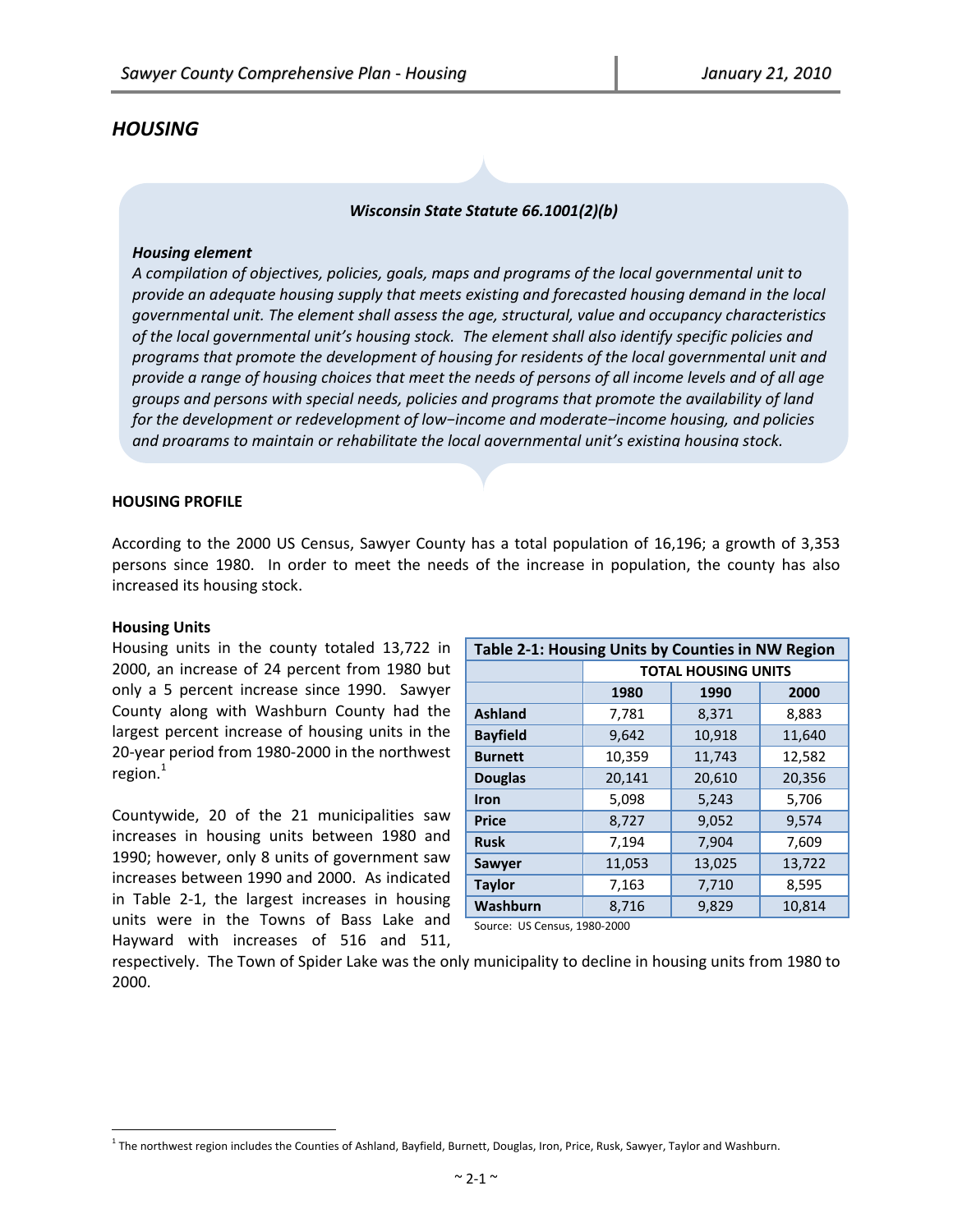| <b>Municipal Unit</b>               | <b>Nabic 2-2. Housing Units by Millor Civil Division</b><br>1980 | 1990  | 2000  | Percent   | Percent   |
|-------------------------------------|------------------------------------------------------------------|-------|-------|-----------|-----------|
|                                     |                                                                  |       |       | Change    | Change    |
|                                     |                                                                  |       |       | 1980-1990 | 1990-2000 |
| <b>Towns</b>                        |                                                                  |       |       |           |           |
| T Bass Lake                         | 1,320                                                            | 1,651 | 1,836 | 25%       | 11%       |
| T Couderay                          | 194                                                              | 213   | 248   | 10%       | 16%       |
| T Draper                            | 353                                                              | 404   | 397   | 14%       | $-2%$     |
| T Edgewater                         | 613                                                              | 745   | 640   | 22%       | $-14%$    |
| T Hayward                           | 1,330                                                            | 1,642 | 1,841 | 23%       | 12%       |
| T Hunter                            | 846                                                              | 937   | 887   | 11%       | -5%       |
| T Lenroot                           | 719                                                              | 871   | 986   | 21%       | 13%       |
| T Meadowbrook                       | 94                                                               | 107   | 102   | 14%       | $-5%$     |
| T Meteor                            | 82                                                               | 94    | 128   | 15%       | 36%       |
| T Ojibwa                            | 215                                                              | 253   | 265   | 18%       | 5%        |
| T Radisson                          | 294                                                              | 320   | 351   | 9%        | 10%       |
| T Round Lake                        | 878                                                              | 917   | 1,113 | 4%        | 21%       |
| <b>T</b> Sand Lake                  | 938                                                              | 1,125 | 1,147 | 20%       | 2%        |
| T Spider Lake                       | 786                                                              | 945   | 776   | 20%       | $-18%$    |
| T Weirgor                           | 178                                                              | 204   | 243   | 15%       | 19%       |
| T Winter                            | 945                                                              | 1,143 | 1,203 | 21%       | 5%        |
|                                     |                                                                  |       |       |           |           |
| <b>Villages</b>                     |                                                                  |       |       |           |           |
| V Couderay                          | 53                                                               | 51    | 54    | $-4%$     | 6%        |
| V Exeland                           | 103                                                              | 111   | 110   | 8%        | $-1%$     |
| V Radisson                          | 128                                                              | 128   | 131   | 0%        | 2%        |
| V Winter                            | 182                                                              | 203   | 200   | 12%       | $-1%$     |
| City                                |                                                                  |       |       |           |           |
| C Hayward<br>$\cdots$<br>1000, 2000 | 802                                                              | 961   | 1,064 | 20%       | 11%       |

**Table 2‐2: Housing Units by Minor Civil Division**

Source: US Census, 1980‐2000

# **Occupancy Characteristics**

The 2000 census identifies 6,640 occupied housing units in Sawyer County. Of these 5,286 (79.6%) are found in the county's unincorporated areas and 960 (14.5% of total occupied dwellings) are found within the City of Hayward. Owner-occupied housing accounts for 77 percent of the occupied units and renter‐occupied is approximately 23 percent of the total. The 2000 census reports 52 percent of Sawyer County's housing units as vacant with 6,648 of those vacant units reported as seasonal, recreational, or occasional use, leaving a "true" vacancy rate of only 3 percent. "True" vacant units are either for rent or sale, rented or sold but not occupied, or uninhabited.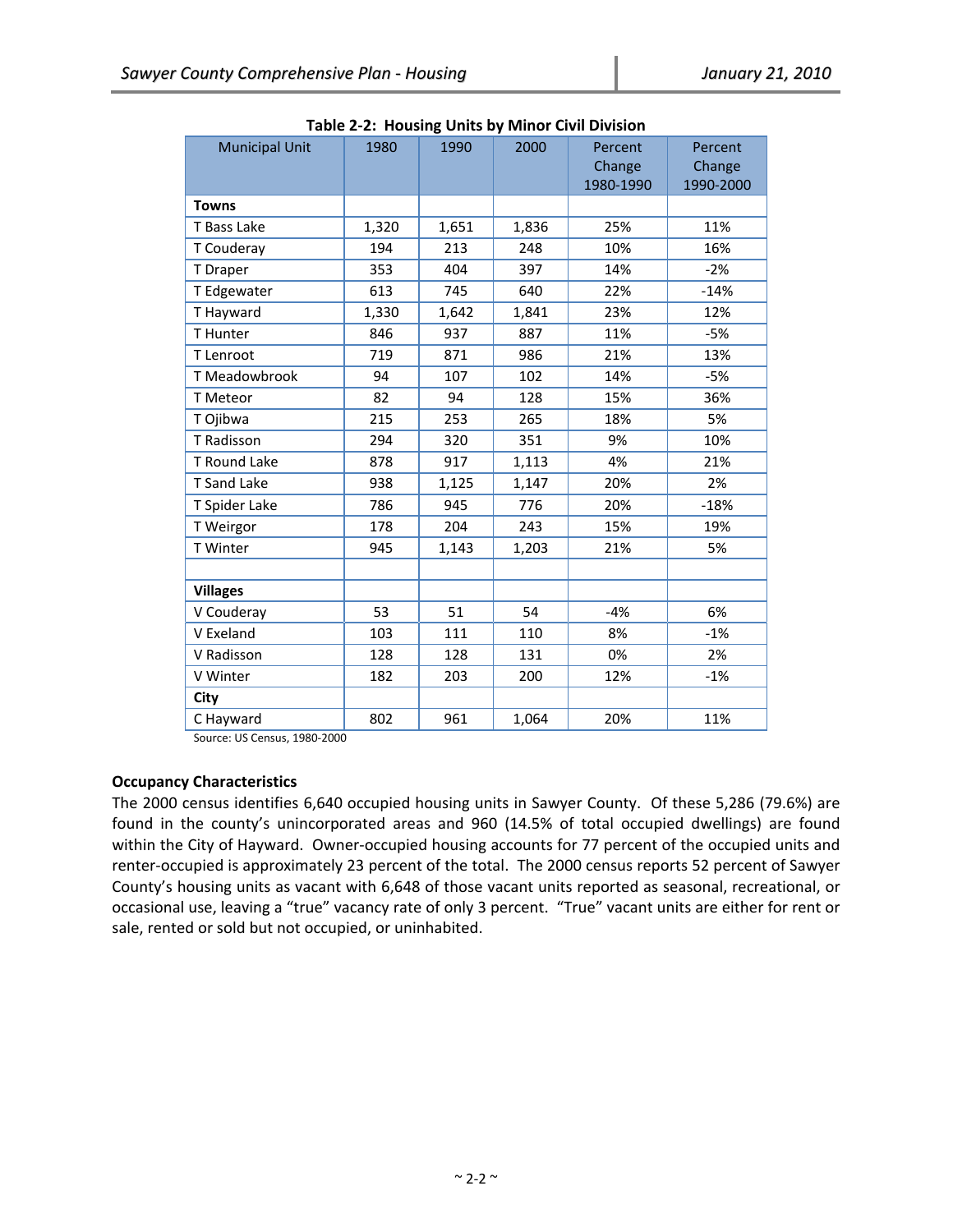| Table 2-3: Occupancy Characteristics by MCD, 2000     |              |          |                 |        |  |  |  |  |  |  |
|-------------------------------------------------------|--------------|----------|-----------------|--------|--|--|--|--|--|--|
| <b>Municipal Unit</b>                                 | <b>Total</b> | Owner    | Renter          | Vacant |  |  |  |  |  |  |
|                                                       | <b>Units</b> | Occupied | <b>Occupied</b> |        |  |  |  |  |  |  |
| <b>Towns</b>                                          |              |          |                 |        |  |  |  |  |  |  |
| T Bass Lake                                           | 1,836        | 630      | 200             | 1,006  |  |  |  |  |  |  |
| T Couderay                                            | 248          | 104      | 72              | 72     |  |  |  |  |  |  |
| T Draper                                              | 397          | 76       | 8               | 313    |  |  |  |  |  |  |
| T Edgewater                                           | 640          | 213      | 32              | 395    |  |  |  |  |  |  |
| T Hayward                                             | 1,841        | 942      | 277             | 622    |  |  |  |  |  |  |
| <b>T</b> Hunter                                       | 887          | 258      | 76              | 553    |  |  |  |  |  |  |
| T Lenroot                                             | 986          | 422      | 57              | 507    |  |  |  |  |  |  |
| T Meadowbrook                                         | 102          | 48       | 12              | 42     |  |  |  |  |  |  |
| T Meteor                                              | 128          | 57       | 5               | 66     |  |  |  |  |  |  |
| T Ojibwa                                              | 265          | 96       | 14              | 155    |  |  |  |  |  |  |
| T Radisson                                            | 351          | 158      | 27              | 166    |  |  |  |  |  |  |
| T Round Lake                                          | 1,113        | 390      | 41              | 682    |  |  |  |  |  |  |
| <b>T</b> Sand Lake                                    | 1,147        | 292      | 55              | 800    |  |  |  |  |  |  |
| T Spider Lake                                         | 776          | 160      | 26              | 590    |  |  |  |  |  |  |
| T Weirgor                                             | 243          | 141      | 16              | 86     |  |  |  |  |  |  |
| T Winter                                              | 1,203        | 342      | 39              | 822    |  |  |  |  |  |  |
| Total unincorporated                                  | 5,286        | 4,329    | 957             | 6,877  |  |  |  |  |  |  |
| <b>Villages</b>                                       |              |          |                 |        |  |  |  |  |  |  |
| V Couderay                                            | 54           | 33       | $\overline{7}$  | 14     |  |  |  |  |  |  |
| V Exeland                                             | 110          | 64       | 28              | 18     |  |  |  |  |  |  |
| V Radisson                                            | 131          | 67       | 31              | 33     |  |  |  |  |  |  |
| V Winter                                              | 200          | 107      | 57              | 36     |  |  |  |  |  |  |
| City                                                  |              |          |                 |        |  |  |  |  |  |  |
| C Hayward                                             | 1,064        | 520      | 440             | 104    |  |  |  |  |  |  |
| Total incorporated                                    | 1,559        | 791      | 563             | 205    |  |  |  |  |  |  |
| <b>Sawyer County</b><br>Source: US Census, 2000, DP-1 | 13,722       | 5,120    | 1,520           | 7,082  |  |  |  |  |  |  |

**Table 2‐3: Occupancy Characteristics by MCD, 2000**

Table 2‐4 illustrates changes in housing occupancy occurring between 1980 and 2000. While a number of municipalities had significant changes in their housing stock, Sawyer County showed only a slight increase in percentages of occupied vs. vacant housing.

The Town of Hunter had the largest percentage increase (15%) in occupied housing units during that period and a 14 percent decrease in seasonal housing. This could be due to the conversion of seasonal housing to permanent housing by persons retiring in the area.

The Town of Meteor had the largest increase in seasonal homes during the 20‐year period. In 1980, only 5 percent of the housing units were seasonal, but by 2000, 50 percent of all housing units in the town were for seasonal, recreational or occasional use. The Town of Winter also saw a significant increase in seasonal housing during the 20‐year period going from 302 to 800 units.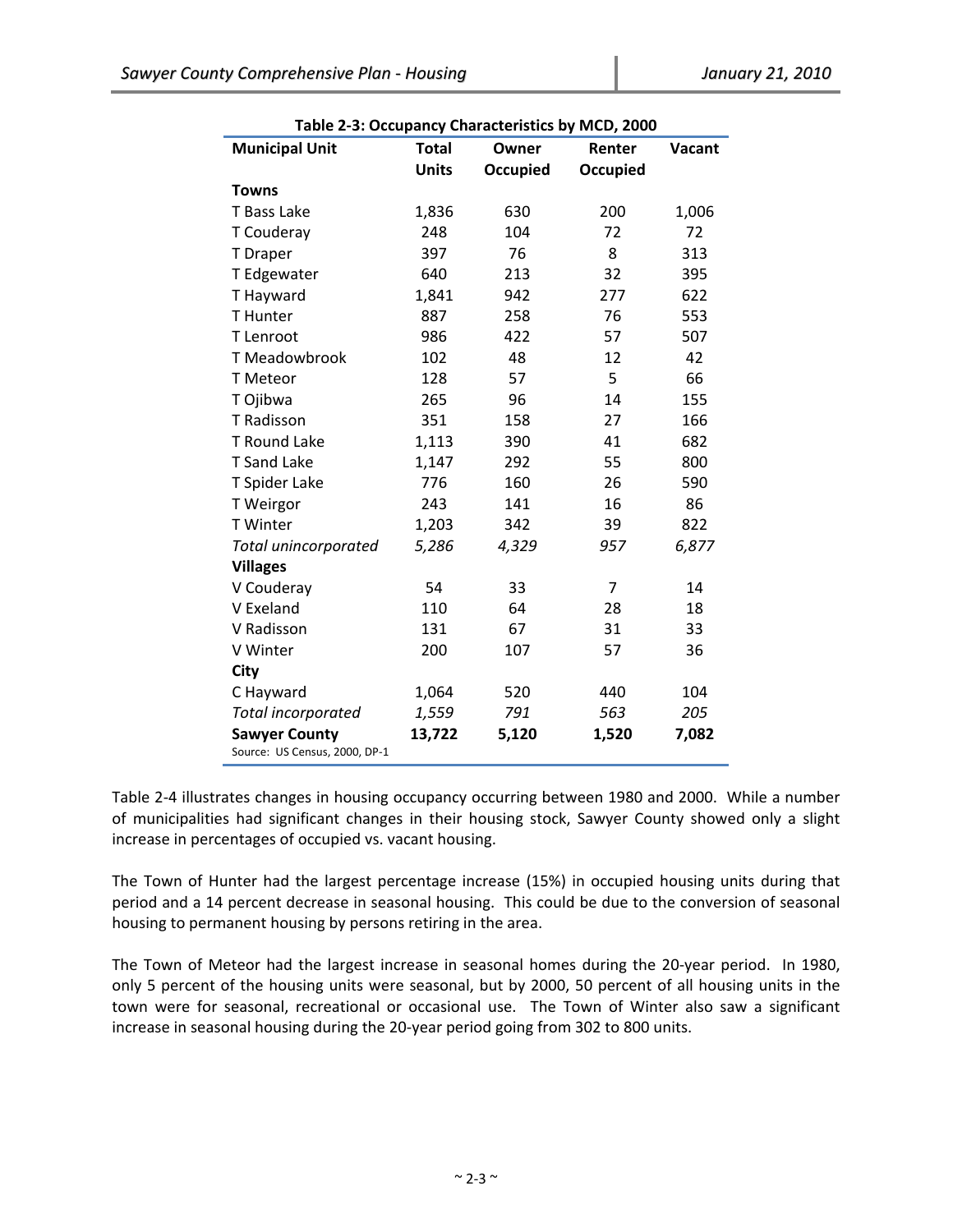|                      |      |                         |      | <b>Vacant Housing</b> |          |      |      |               |      |
|----------------------|------|-------------------------|------|-----------------------|----------|------|------|---------------|------|
|                      |      | <b>Occupied Housing</b> |      |                       | Seasonal |      |      | "True" Vacant |      |
| <b>Towns</b>         | 1980 | 1990                    | 2000 | 1980                  | 1990     | 2000 | 1980 | 1990          | 2000 |
| T Bass Lake          | 35%  | 38%                     | 45%  | 61%                   | 59%      | 52%  | 4%   | 3%            | 3%   |
| T Couderay           | 65%  | 69%                     | 71%  | 26%                   | 25%      | 25%  | 9%   | 6%            | 4%   |
| T Draper             | 25%  | 23%                     | 21%  | 66%                   | 65%      | 77%  | 9%   | 12%           | 2%   |
| T Edgewater          | 27%  | 28%                     | 38%  | 57%                   | 71%      | 59%  | 16%  | 1%            | 3%   |
| T Hayward            | 59%  | 62%                     | 66%  | 30%                   | 32%      | 30%  | 11%  | 6%            | 4%   |
| T Hunter             | 23%  | 24%                     | 38%  | 74%                   | 73%      | 60%  | 3%   | 3%            | 2%   |
| T Lenroot            | 45%  | 44%                     | 49%  | 50%                   | 53%      | 49%  | 5%   | 3%            | 2%   |
| T Meadowbrook        | 71%  | 65%                     | 59%  | 20%                   | 26%      | 39%  | 9%   | 9%            | 2%   |
| T Meteor             | 54%  | 54%                     | 48%  | 5%                    | 40%      | 50%  | 41%  | 6%            | 2%   |
| T Ojibwa             | 41%  | 39%                     | 42%  | 54%                   | 54%      | 55%  | 5%   | 7%            | 3%   |
| T Radisson           | 44%  | 50%                     | 53%  | 41%                   | 44%      | 46%  | 15%  | 6%            | 1%   |
| <b>T Round Lake</b>  | 34%  | 34%                     | 39%  | 51%                   | 64%      | 59%  | 15%  | 2%            | 2%   |
| <b>T</b> Sand Lake   | 31%  | 30%                     | 30%  | 64%                   | 66%      | 68%  | 5%   | 4%            | 2%   |
| T Spider Lake        | 17%  | 17%                     | 24%  | 81%                   | 82%      | 75%  | 2%   | 1%            | 1%   |
| T Weirgor            | 74%  | 68%                     | 65%  | 21%                   | 30%      | 32%  | 5%   | 2%            | 3%   |
| <b>T</b> Winter      | 28%  | 27%                     | 32%  | 32%                   | 65%      | 67%  | 40%  | 8%            | 1%   |
| <b>Villages</b>      |      |                         |      |                       |          |      |      |               |      |
| V Couderay           | 81%  | 78%                     | 74%  | 11%                   | 22%      | 19%  | 8%   | 0%            | 7%   |
| V Exeland            | 76%  | 67%                     | 84%  | 9%                    | 14%      | 8%   | 15%  | 19%           | 8%   |
| V Radisson           | 80%  | 72%                     | 75%  | 4%                    | 9%       | 16%  | 16%  | 19%           | 9%   |
| V Winter             | 85%  | 85%                     | 82%  | 2%                    | 6%       | 8%   | 13%  | 9%            | 10%  |
| City                 |      |                         |      |                       |          |      |      |               |      |
| C Hayward            | 87%  | 88%                     | 90%  | 3%                    | 3%       | 3%   | 10%  | 9%            | 7%   |
| <b>Sawyer County</b> | 42%  | 43%                     | 48%  | 47%                   | 52%      | 49%  | 11%  | 5%            | 3%   |

**Table 2‐4: Housing Occupancy (Percent of Total Housing Units, 1980‐2000)**

Source: US Census, 2000, DP‐1

The population of Sawyer County is projected to increase by 27 percent by the year 2035. Occupied housing units are projected to increase by 46.5 percent. Sawyer County is projected to have the second highest growth rate between 2000 and 2035 compared to the other nine counties in the northwest region.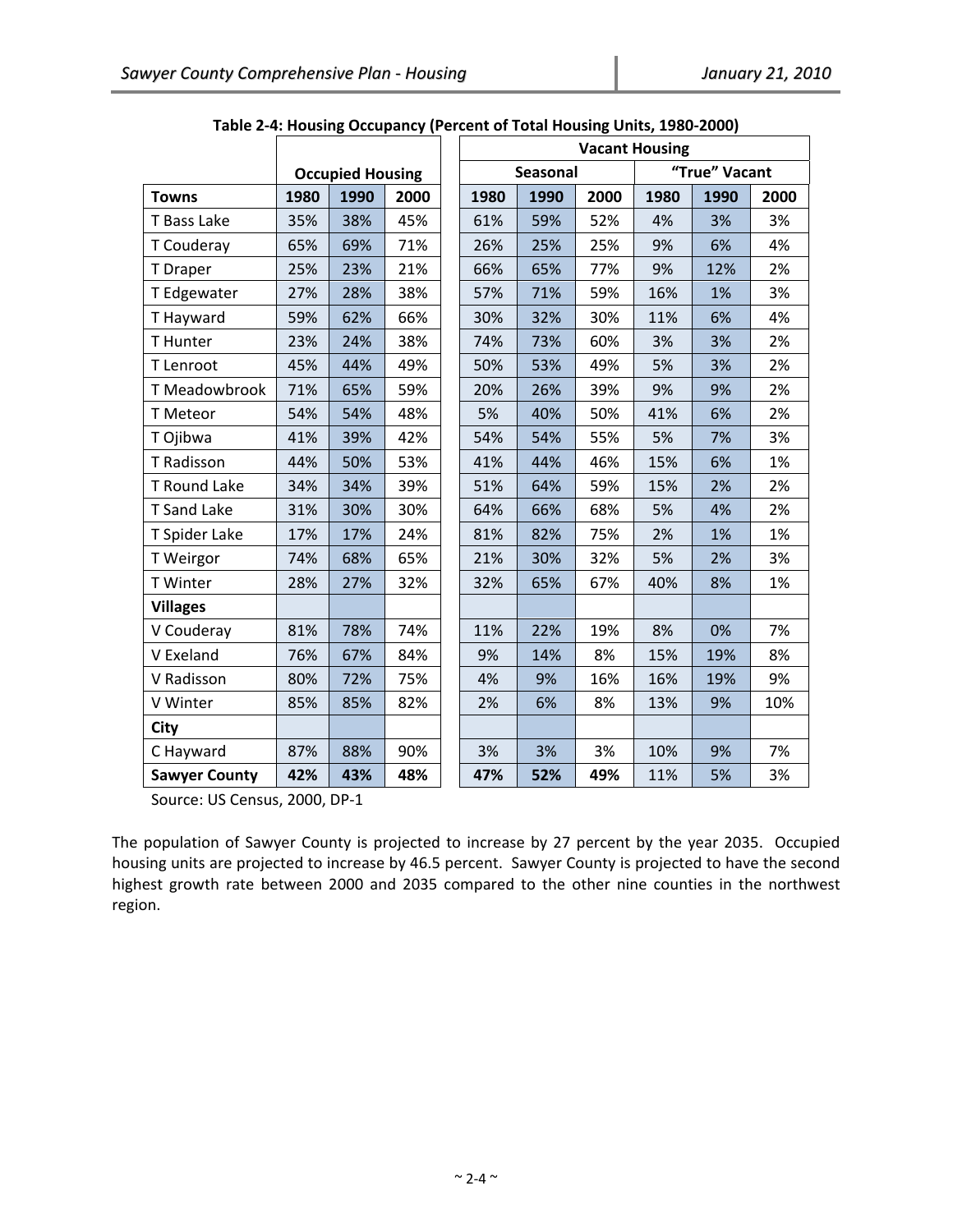

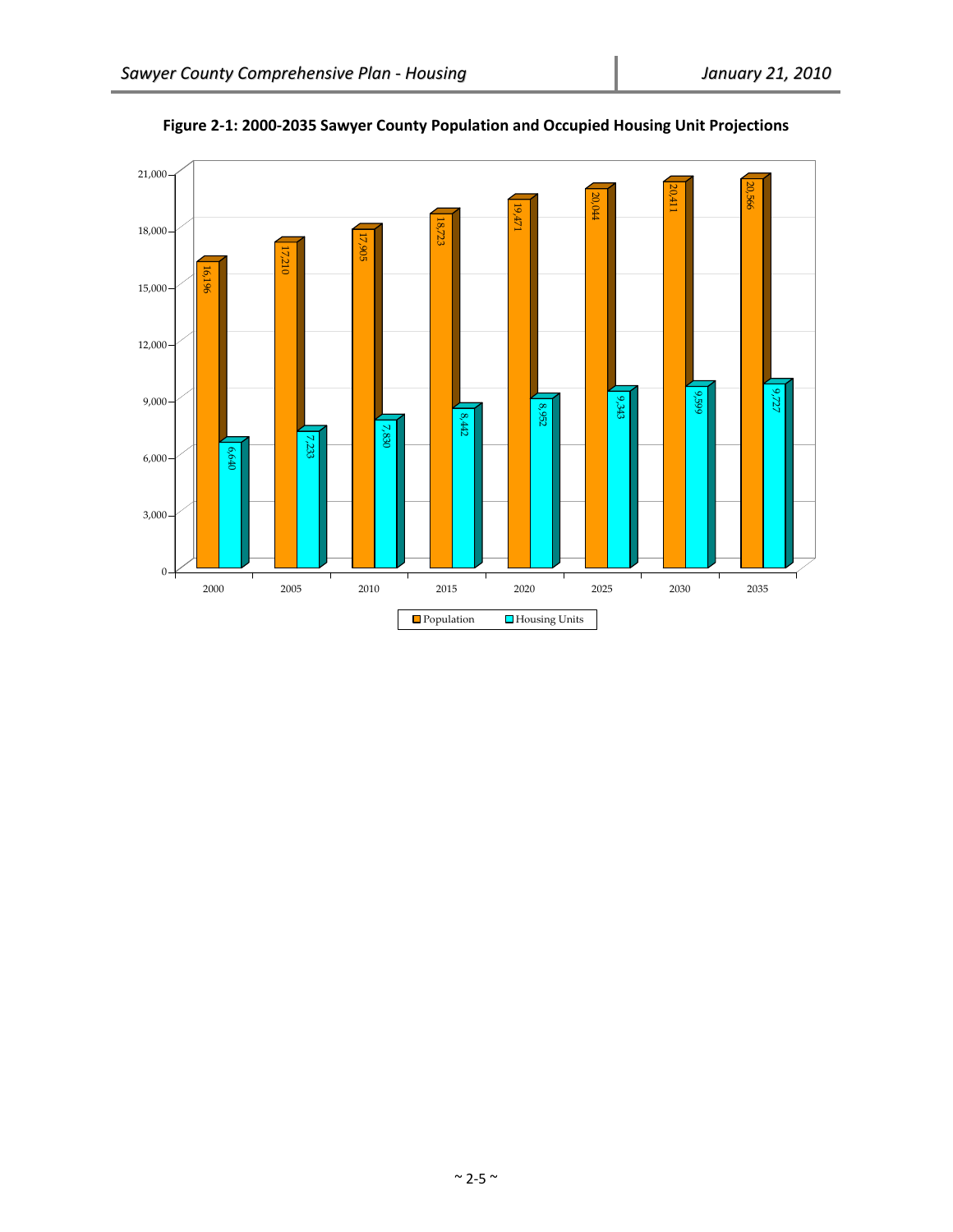| rapic 2-3. Household Frojections for sawyer county frinter civil Divisions. 2003<br>ムソJV |                                                |          |            |            |            |            |            |  |  |  |
|------------------------------------------------------------------------------------------|------------------------------------------------|----------|------------|------------|------------|------------|------------|--|--|--|
|                                                                                          | Census                                         | 2005     | 2010       | 2015       | 2020       | 2025       | 2030       |  |  |  |
|                                                                                          | 2000                                           | Estimate | Projection | Projection | Projection | Projection | Projection |  |  |  |
| <b>Towns</b>                                                                             |                                                |          |            |            |            |            |            |  |  |  |
| T Bass Lake                                                                              | 830                                            | 896      | 989        | 1,085      | 1,169      | 1,236      | 1,286      |  |  |  |
| T Couderay                                                                               | 176                                            | 183      | 194        | 206        | 214        | 220        | 223        |  |  |  |
| T Draper                                                                                 | 84                                             | 93       | 95         | 96         | 96         | 95         | 93         |  |  |  |
| T Edgewater                                                                              | 245                                            | 266      | 288        | 311        | 330        | 345        | 354        |  |  |  |
| T Hayward                                                                                | 1,219                                          | 1,323    | 1,428      | 1,536      | 1,626      | 1,694      | 1,736      |  |  |  |
| T Hunter                                                                                 | 334                                            | 377      | 420        | 464        | 504        | 536        | 560        |  |  |  |
| T Lenroot                                                                                | 479                                            | 537      | 591        | 647        | 694        | 733        | 761        |  |  |  |
| T Meadowbrook                                                                            | 60                                             | 63       | 63         | 63         | 62         | 60         | 57         |  |  |  |
| T Meteor                                                                                 | 62                                             | 66       | 72         | 79         | 85         | 91         | 94         |  |  |  |
| T Ojibwa                                                                                 | 110                                            | 124      | 133        | 143        | 151        | 157        | 161        |  |  |  |
| T Radisson                                                                               | 185                                            | 196      | 208        | 221        | 230        | 237        | 240        |  |  |  |
| T Round Lake                                                                             | 431                                            | 487      | 541        | 595        | 645        | 685        | 714        |  |  |  |
| <b>T</b> Sand Lake                                                                       | 347                                            | 381      | 402        | 422        | 438        | 447        | 451        |  |  |  |
| T Spider Lake                                                                            | 186                                            | 203      | 217        | 233        | 245        | 254        | 260        |  |  |  |
| T Weirgor                                                                                | 157                                            | 178      | 191        | 205        | 216        | 224        | 229        |  |  |  |
| T Winter                                                                                 | 381                                            | 424      | 471        | 519        | 563        | 597        | 623        |  |  |  |
| <b>Villages</b>                                                                          |                                                |          |            |            |            |            |            |  |  |  |
| V Couderay                                                                               | 40                                             | 38       | 38         | 38         | 37         | 36         | 34         |  |  |  |
| V Exeland                                                                                | 92                                             | 91       | 93         | 94         | 95         | 94         | 92         |  |  |  |
| V Radisson                                                                               | 98                                             | 104      | 106        | 107        | 107        | 106        | 103        |  |  |  |
| V Winter                                                                                 | 164                                            | 169      | 171        | 172        | 171        | 167        | 162        |  |  |  |
| City                                                                                     |                                                |          |            |            |            |            |            |  |  |  |
| C Hayward                                                                                | 960                                            | 1,034    | 1,119      | 1,206      | 1,274      | 1,329      | 1,366      |  |  |  |
| <b>Sawyer County</b>                                                                     | 6,640                                          | 7,233    | 7,830      | 8,442      | 8,952      | 9,343      | 9,599      |  |  |  |
|                                                                                          | Source: Wisconsin Department of Administration |          |            |            |            |            |            |  |  |  |

| Table 2-5: Household Projections for Sawyer County Minor Civil Divisions: 2005 - 2030 |  |
|---------------------------------------------------------------------------------------|--|
|                                                                                       |  |

# **Age of Housing Stock**

The 2000 U.S. Census reports 39.8 percent of all housing units in Sawyer County were constructed between 1980 and March 2000, 47.1 percent were constructed between 1940‐ 1979, and 13.1 percent constructed before 1939.

Housing construction was steady in the 1970's with 17.3 percent of the housing units in the county being built during that period. The 1980's saw a decrease in construction (only 14.4%), but the 90's saw a boost again with 25.4 percent of total housing units being built between 1990 and March 2000. The Towns of Edgewater and Sand Lake had the greatest percent of increase in construction during the last ten years, with 258 and 510 housing units built, respectively.

| Table 2-6: Age of Housing Stock |                   |  |  |  |  |  |  |
|---------------------------------|-------------------|--|--|--|--|--|--|
| <b>Year Structure Built</b>     | Number of         |  |  |  |  |  |  |
|                                 | <b>Structures</b> |  |  |  |  |  |  |
| 1999 to March                   | 652               |  |  |  |  |  |  |
| 2000                            |                   |  |  |  |  |  |  |
| 1995 - 1998                     | 1,676             |  |  |  |  |  |  |
| 1990 - 1994                     | 1,147             |  |  |  |  |  |  |
| 1980 - 1989                     | 1,972             |  |  |  |  |  |  |
| 1970 - 1979                     | 2,373             |  |  |  |  |  |  |
| 1960 - 1969                     | 1,693             |  |  |  |  |  |  |
| 1940 - 1959                     | 2,406             |  |  |  |  |  |  |
| 1939 or earlier                 | 1,803             |  |  |  |  |  |  |
| $200000$                        |                   |  |  |  |  |  |  |

Source: US Census, 2000 DP‐4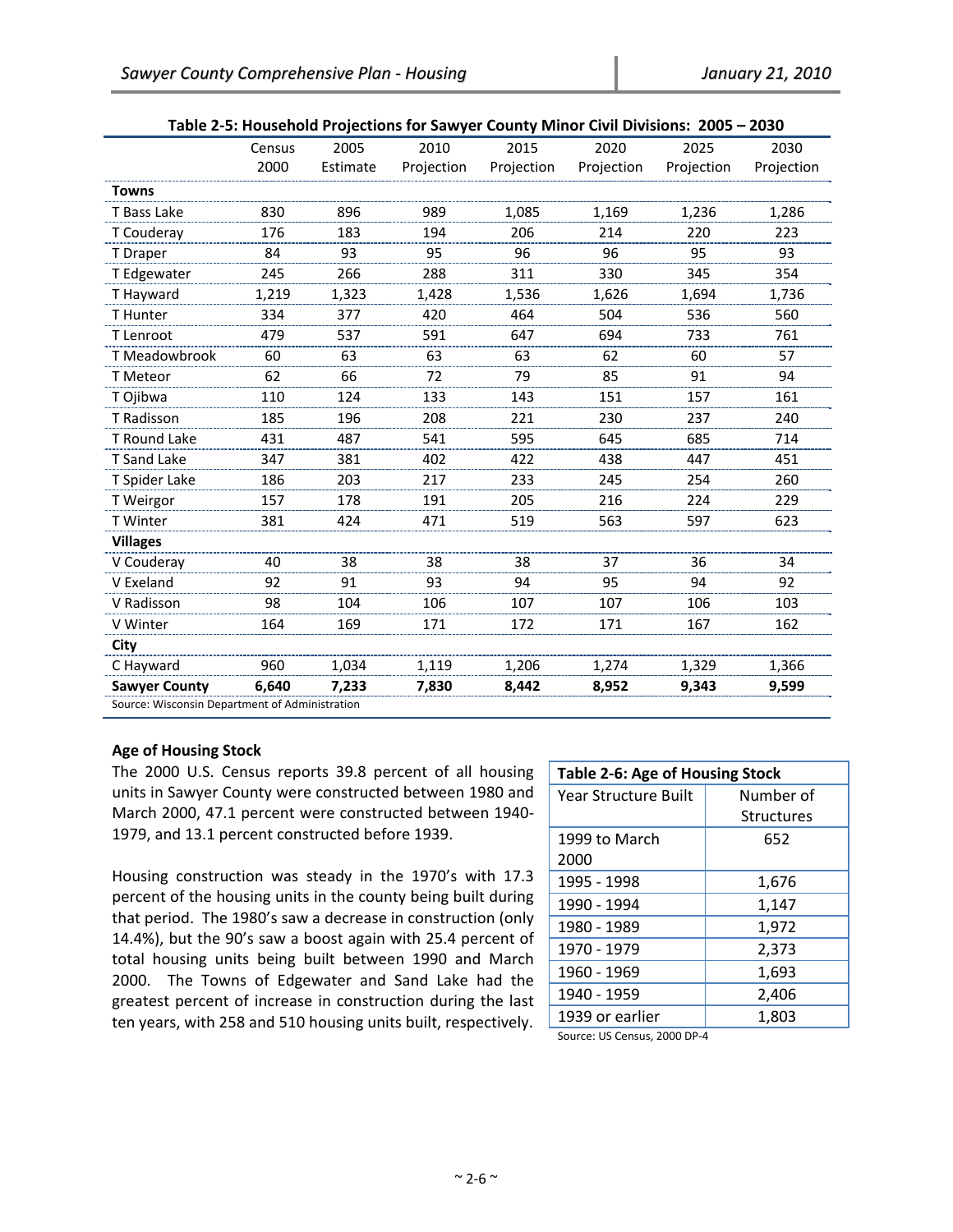

**Figure 2‐2: Sawyer County Housing Units, Years Structures Built**

Source: US Census, 2000 DP‐4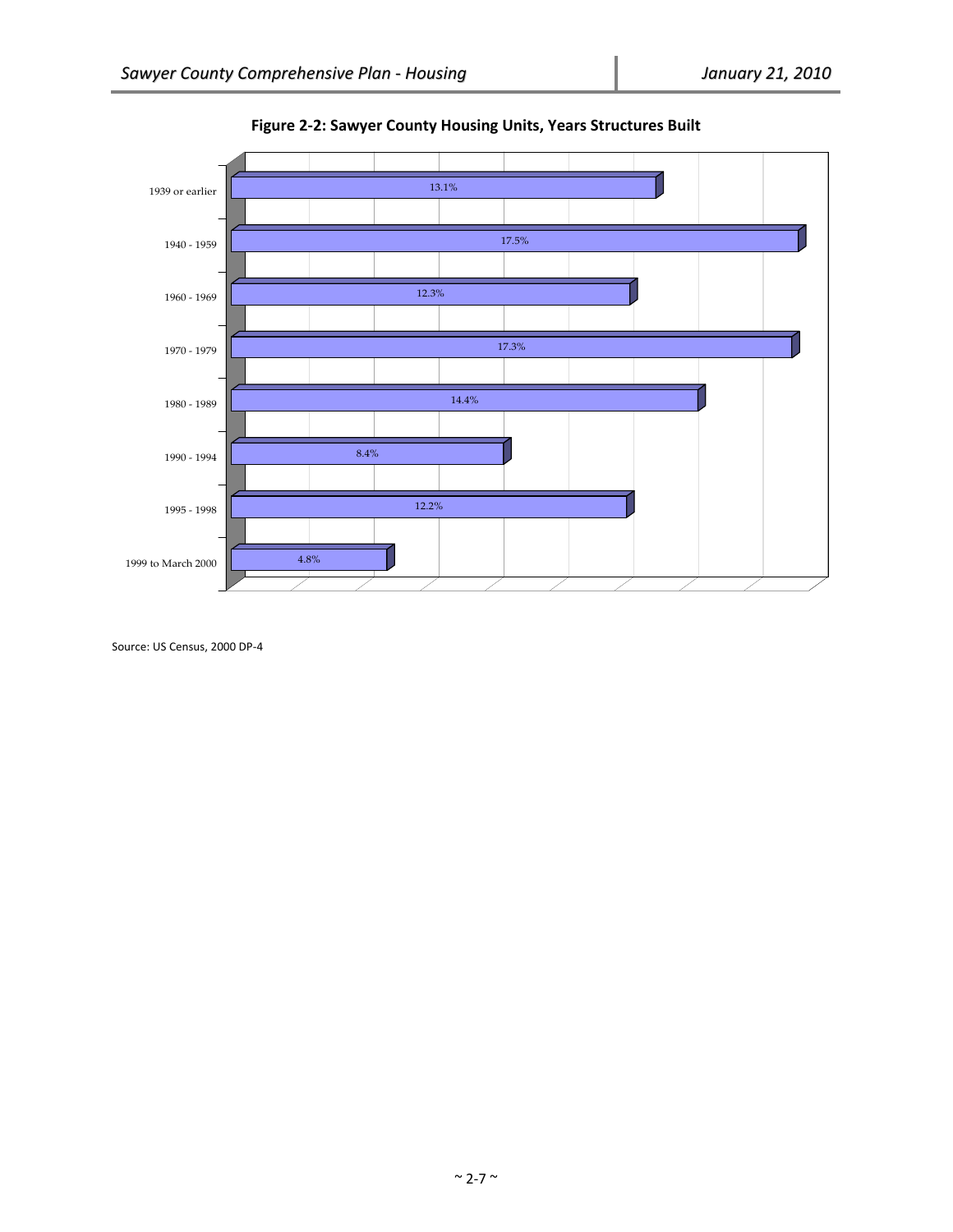| Table 2-7: Housing Age by Minor Civil Division |              |              |              |              |              |                 |  |  |  |  |  |
|------------------------------------------------|--------------|--------------|--------------|--------------|--------------|-----------------|--|--|--|--|--|
| Year Built                                     | <b>Built</b> | <b>Built</b> | <b>Built</b> | <b>Built</b> | <b>Built</b> | <b>Built</b>    |  |  |  |  |  |
|                                                | 1990-2000    | 1980-1989    | 1970-1979    | 1960-1969    | 1940-1959    | 1939 or earlier |  |  |  |  |  |
| <b>Towns</b>                                   |              |              |              |              |              |                 |  |  |  |  |  |
| T Bass Lake                                    | 24.7%        | 20.1%        | 19.6%        | 13.8%        | 14.3%        | 7.5%            |  |  |  |  |  |
| T Couderay                                     | 12.5%        | 17.8%        | 27.4%        | 15.9%        | 10.1%        | 16.3%           |  |  |  |  |  |
| T Draper                                       | 2.9%         | 2.4%         | 18.7%        | 24.0%        | 37.4%        | 14.6%           |  |  |  |  |  |
| T Edgewater                                    | 40.0%        | 7.7%         | 12.4%        | 17.3%        | 17.5%        | 5.1%            |  |  |  |  |  |
| T Hayward                                      | 25.8%        | 15.5%        | 24.2%        | 9.5%         | 17.4%        | 7.6%            |  |  |  |  |  |
| T Hunter                                       | 20.9%        | 28.2%        | 21.9%        | 12.5%        | 12.2%        | 4.3%            |  |  |  |  |  |
| T Lenroot                                      | 27.3%        | 12.3%        | 17.9%        | 17.6%        | 17.3%        | 7.6%            |  |  |  |  |  |
| T Meadowbrook                                  | 18.0%        | 14.0%        | 18.0%        | 25.0%        | 13.0%        | 12.0%           |  |  |  |  |  |
| T Meteor                                       | 32.8%        | 3.7%         | 4.5%         | 4.5%         | 17.2%        | 37.3%           |  |  |  |  |  |
| T Ojibwa                                       | 23.6%        | 13.0%        | 26.7%        | 15.2%        | 15.9%        | 5.6%            |  |  |  |  |  |
| T Radisson                                     | 25.3%        | 12.7%        | 13.6%        | 12.7%        | 15.8%        | 19.9%           |  |  |  |  |  |
| T Round Lake                                   | 27.8%        | 13.5%        | 13.5%        | 10.3%        | 20.6%        | 14.3%           |  |  |  |  |  |
| T Sand Lake                                    | 40.8%        | 8.8%         | 9.0%         | 12.2%        | 13.4%        | 15.8%           |  |  |  |  |  |
| T Spider Lake                                  | 24.8%        | 10.0%        | 11.8%        | 5.6%         | 16.6%        | 31.3%           |  |  |  |  |  |
| T Weirgor                                      | 25.7%        | 18.4%        | 15.1%        | 6.5%         | 13.9%        | 20.4%           |  |  |  |  |  |
| T Winter                                       | 20.9%        | 15.0%        | 18.6%        | 14.0%        | 23.1%        | 8.4%            |  |  |  |  |  |
| <b>Villages</b>                                |              |              |              |              |              |                 |  |  |  |  |  |
| V Couderay                                     | 3.2%         | 12.9%        | 24.2%        | 11.3%        | 11.3%        | 37.1%           |  |  |  |  |  |
| V Exeland                                      | 13.4%        | 12.6%        | 11.8%        | 10.1%        | 5.9%         | 46.2%           |  |  |  |  |  |
| V Radisson                                     | 15.3%        | 6.6%         | 24.5%        | 18.5%        | 14.6%        | 20.5%           |  |  |  |  |  |
| V Winter                                       | 11.3%        | 14.1%        | 15.1%        | 1.1%         | 35.7%        | 22.7%           |  |  |  |  |  |
| City                                           |              |              |              |              |              |                 |  |  |  |  |  |
| C Hayward                                      | 21.6%        | 13.5%        | 14.6%        | 8.6%         | 18.9%        | 22.8%           |  |  |  |  |  |
| Source: U.S. Census, 2000, DP-4                |              |              |              |              |              |                 |  |  |  |  |  |

**Table 2‐7: Housing Age by Minor Civil Division**

The 2000 Census collected a data sample of housing values for owner‐occupied units in Sawyer County. Based on the 3,309 samples, 53.5 percent are valued under \$100,000. Figure 2-3 gives a detailed breakdown of existing housing values in Sawyer County. The median value of owner‐occupied units in the county is \$94,300.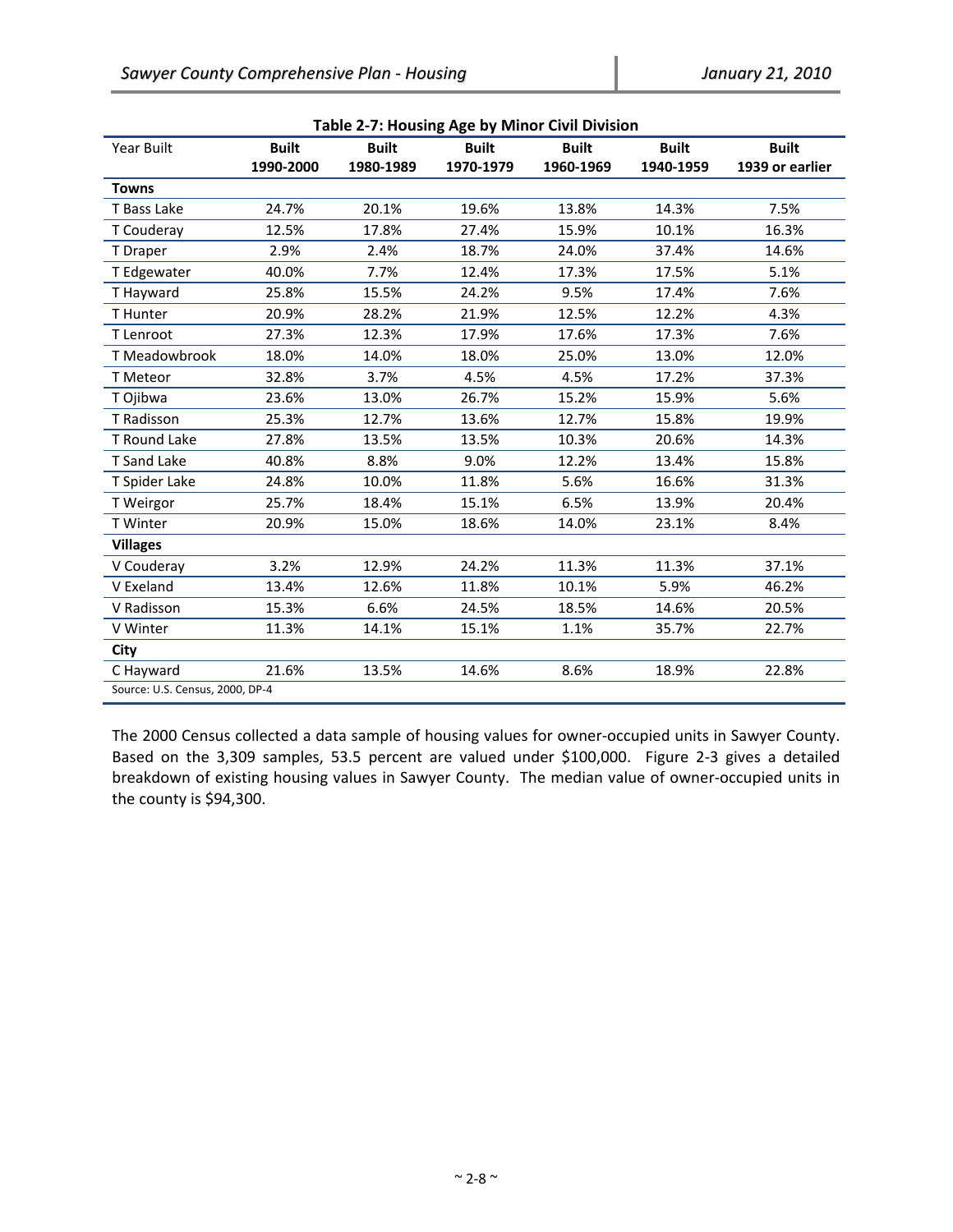



# **Housing Types**

 $\overline{a}$ 

Of the 13,722 total housing units identified in Sawyer County, 11,871 (86.5%) are identified as 1‐unit detached,<sup>2</sup> 193 (1.4%) 1-unit attached,<sup>3</sup> 420 (3.1%) as having 2 to 4 units, 72 (.5%), as having 5 to 9 units, and 141 (1.0%) as having 10 or more units. Additionally, 1,025 (7.5%) are identified as mobile homes, boats, RV's, vans, or other housing type.

Source: US Census, 2000 DP‐4

 $<sup>2</sup>$  1-Unit, Detached--This is a 1-unit structure detached from any other house; that is, with open space on all four sides. Such structures are</sup> considered detached even if they have an adjoining shed or garage. A one‐family house that contains a business is considered detached as long as the building has open space on all four sides. Mobile homes or trailers to which one or more permanent rooms have been added or built also are included.

 $3$  1-Unit, Attached--This is a 1-unit structure that has one or more walls extending from ground to roof separating it from adjoining structures. In row houses (sometimes called townhouses), double houses, or houses attached to nonresidential structures, each house is a separate, attached structure if the dividing or common wall goes from ground to roof.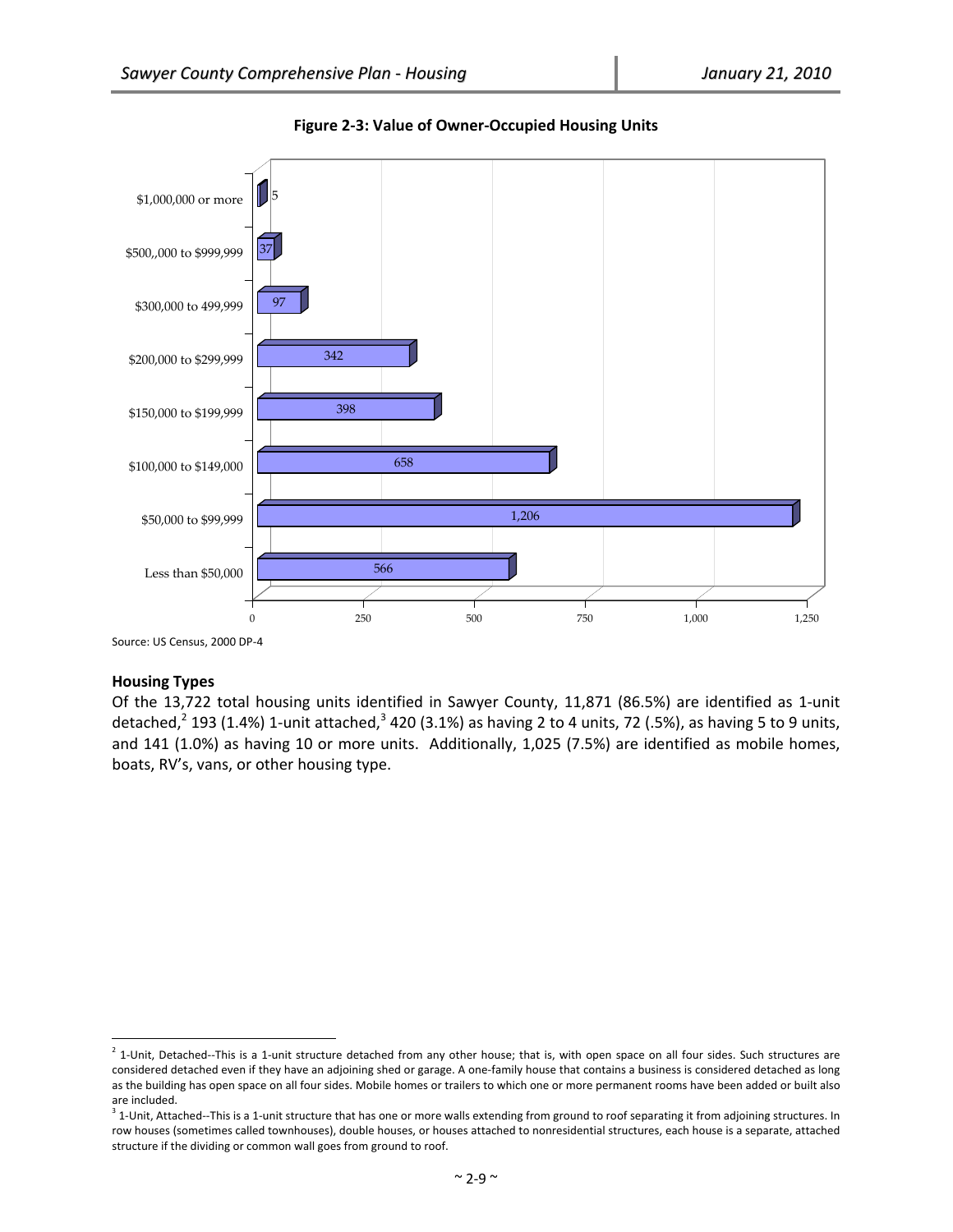| <b>Type (Units)</b> | 1-unit,<br>detached | 1-unit,<br>attached     | 1 r<br>$\overline{2}$<br>units | 3 or 4<br>units | 5 to 9<br>units | $10 - 19$<br>units | $20$ or<br>more<br>units | <b>Mobile</b><br>home | Boat,<br>RV, van,<br>etc. |
|---------------------|---------------------|-------------------------|--------------------------------|-----------------|-----------------|--------------------|--------------------------|-----------------------|---------------------------|
| <b>Towns</b>        |                     |                         |                                |                 |                 |                    |                          |                       |                           |
| T Bass Lake         | 1,636               | 17                      | 33                             | 16              | 5               | $\mathbf 0$        | $\overline{2}$           | 75                    | $\mathbf 0$               |
| T Couderay          | 166                 | 3                       | 8                              | $\Omega$        | $\overline{2}$  | 10                 | 0                        | 19                    | $\Omega$                  |
| T Draper            | 393                 | $\overline{2}$          | $\mathbf 0$                    | $\Omega$        | $\Omega$        | $\mathbf 0$        | 0                        | 15                    | $\overline{2}$            |
| T Edgewater         | 596                 | $\overline{\mathbf{4}}$ | $\overline{2}$                 | 3               | $\Omega$        | $\mathbf 0$        | 0                        | 41                    | $\mathbf 0$               |
| T Hayward           | 1,466               | 76                      | 40                             | 23              | 14              | $\mathbf 0$        | 0                        | 124                   | $\mathbf 0$               |
| T Hunter            | 695                 | 9                       | 15                             | 3               | $\mathbf 0$     | 0                  | 0                        | 213                   | $\mathbf 0$               |
| T Lenroot           | 787                 | 18                      | 10                             | $\overline{2}$  | $\mathbf 0$     | $\mathbf 0$        | $\overline{2}$           | 126                   | 30                        |
| T Meadowbrook       | 85                  | 0                       | $\mathbf 0$                    | $\mathbf{0}$    | $\Omega$        | $\Omega$           | 0                        | 15                    | $\Omega$                  |
| T Meteor            | 120                 | 0                       | $\mathbf 0$                    | $\mathbf 0$     | $\Omega$        | $\mathbf 0$        | 0                        | 14                    | $\Omega$                  |
| T Ojibwa            | 252                 | 0                       | $\mathbf 0$                    | $\mathbf 0$     | $\mathbf 0$     | $\mathbf 0$        | 0                        | 18                    | $\mathbf 0$               |
| T Radisson          | 286                 | 3                       | $\pmb{0}$                      | $\mathbf 0$     | $\mathbf 0$     | 0                  | 0                        | 27                    | 0                         |
| T Round Lake        | 1,056               | 3                       | $\mathbf{1}$                   | 18              | 3               | $\mathbf 0$        | 0                        | 30                    | 5                         |
| T Sand Lake         | 1,167               | 6                       | 5                              | 3               | 0               | $\mathbf 0$        | 0                        | 69                    | $\mathbf 0$               |
| T Spider Lake       | 781                 | $\overline{2}$          | $\overline{2}$                 | $\overline{4}$  | $\Omega$        | $\mathbf 0$        | 0                        | 19                    | $\mathbf 0$               |
| T Weirgor           | 206                 | $\overline{2}$          | $\mathbf 0$                    | $\Omega$        | $\Omega$        | $\mathbf 0$        | 0                        | 37                    | $\mathbf 0$               |
| T Winter            | 1,101               | 24                      | 4                              | $\mathbf 0$     | 3               | $\mathbf 0$        | 0                        | 70                    | $\mathbf 0$               |
| <b>Villages</b>     |                     |                         |                                |                 |                 |                    |                          |                       |                           |
| V Couderay          | 53                  | $\mathbf 0$             | $\mathbf 0$                    | $\Omega$        | $\Omega$        | $\mathbf 0$        | $\mathbf 0$              | 9                     | $\mathbf 0$               |
| V Exeland           | 100                 | 0                       | 6                              | $\Omega$        | 10              | $\mathbf 0$        | 0                        | 3                     | $\mathbf 0$               |
| V Radisson          | 109                 | 5                       | $\overline{2}$                 | 13              | $\overline{4}$  | 3                  | 0                        | 15                    | $\Omega$                  |
| V Winter            | 116                 | 5                       | 9                              | 12              | 11              | $\overline{2}$     | 0                        | 30                    | $\mathbf 0$               |
| City                |                     |                         |                                |                 |                 |                    |                          |                       |                           |
| C Hayward           | 700                 | 14                      | 117                            | 69              | 20              | 75                 | 47                       | 19                    | $\mathbf 0$               |

Source: US Census, 2000 DP‐4

The 2000 Census identifies 18 percent of all housing units have three or fewer rooms while the remaining units, 82 percent, have four or more rooms. The countywide median number of rooms per dwelling is 4.8. The census statistics depicting the number of rooms is shown in Table 2‐9.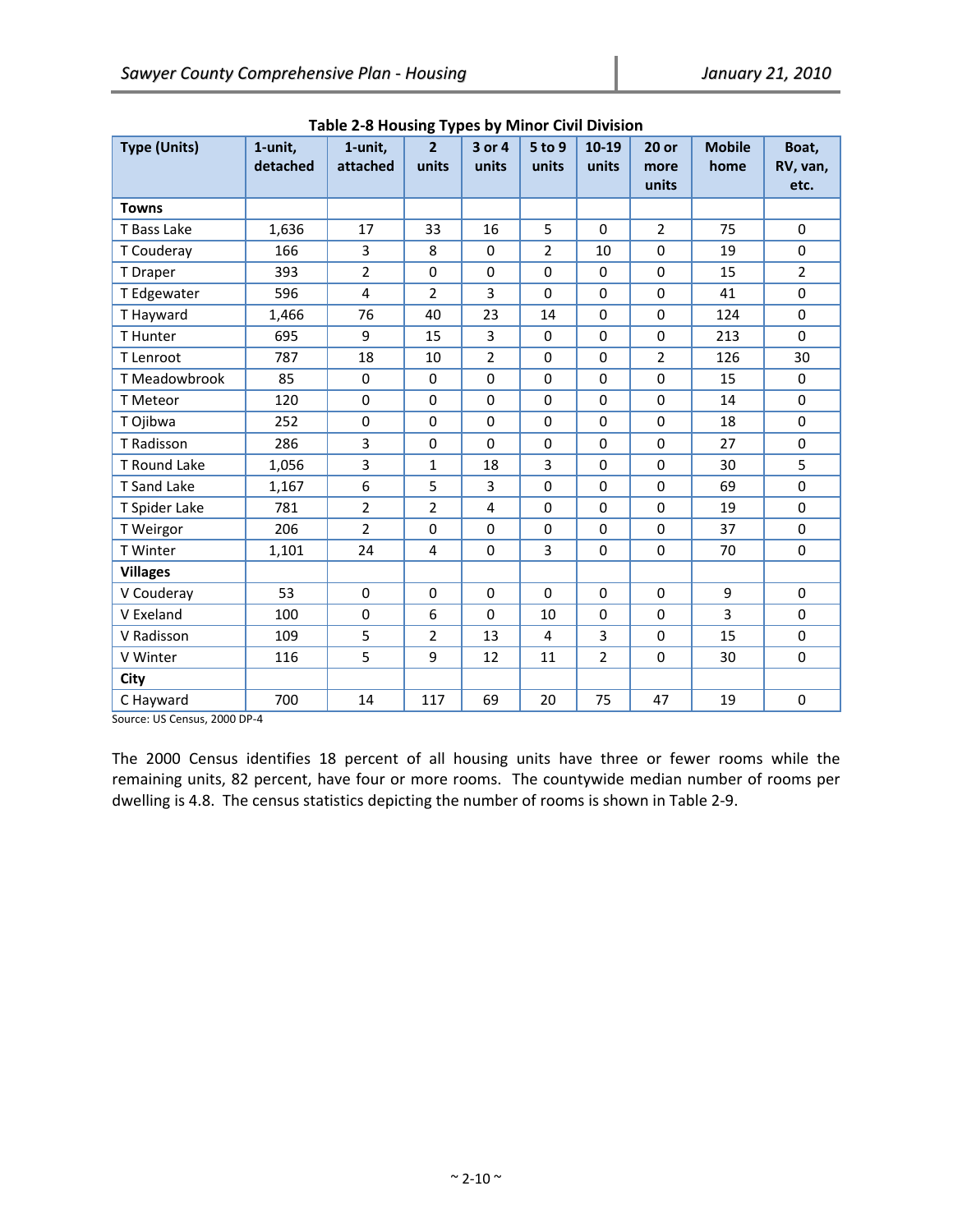| <b>Rooms</b>    | $\mathbf{1}$   | $\overline{2}$ | $\overline{\mathbf{3}}$ | $\overline{4}$ | o - 1<br>5 | 6              | $\overline{7}$ | 8              | $9+$           |
|-----------------|----------------|----------------|-------------------------|----------------|------------|----------------|----------------|----------------|----------------|
| <b>Towns</b>    |                |                |                         |                |            |                |                |                |                |
| T Bass Lake     | 39             | 71             | 112                     | 412            | 472        | 343            | 155            | 89             | 91             |
| T Couderay      | $\overline{2}$ | 10             | 15                      | 64             | 49         | 34             | 16             | 16             | $\overline{2}$ |
| T Draper        | 15             | 47             | 125                     | 96             | 66         | 48             | 15             | $\Omega$       | $\mathbf 0$    |
| T Edgewater     | $\overline{4}$ | 22             | 52                      | 175            | 151        | 141            | 46             | 30             | 25             |
| T Hayward       | 22             | 24             | 160                     | 354            | 432        | 363            | 147            | 125            | 116            |
| T Hunter        | $\Omega$       | 44             | 144                     | 281            | 178        | 138            | 69             | 16             | 65             |
| T Lenroot       | 9              | 43             | 105                     | 250            | 210        | 164            | 99             | 40             | 55             |
| T Meadowbrook   | $\overline{2}$ | 4              | 18                      | 23             | 20         | 18             | 4              | 3              | 8              |
| T Meteor        | 0              | 8              | 5                       | 26             | 41         | 28             | 17             | $\overline{2}$ | $\overline{7}$ |
| T Ojibwa        | 5              | 6              | 46                      | 82             | 76         | 28             | 15             | $\overline{2}$ | 10             |
| T Radisson      | 6              | $\mathbf 0$    | 45                      | 100            | 72         | 40             | 18             | 17             | 18             |
| T Round Lake    | 36             | 92             | 158                     | 262            | 224        | 162            | 80             | 62             | 40             |
| T Sand Lake     | 27             | 19             | 103                     | 285            | 354        | 253            | 89             | 57             | 63             |
| T Spider Lake   | 24             | 19             | 95                      | 189            | 165        | 108            | 75             | 59             | 74             |
| T Weirgor       | $\overline{2}$ | 11             | 16                      | 64             | 60         | 47             | 26             | 6              | 13             |
| T Winter        | 43             | 86             | 227                     | 369            | 215        | 143            | 69             | 20             | 30             |
| <b>Villages</b> |                |                |                         |                |            |                |                |                |                |
| V Couderay      | $\mathbf 0$    | 0              | $\overline{2}$          | 14             | 20         | $\overline{2}$ | 14             | 4              | 6              |
| V Exeland       | $\mathbf 0$    | $\overline{2}$ | 13                      | 31             | 23         | 35             | 4              | $\overline{7}$ | 4              |
| V Radisson      | $\Omega$       | 5              | 9                       | 34             | 42         | 36             | 14             | 3              | 8              |
| V Winter        | $\mathbf 0$    | 9              | 23                      | 60             | 48         | 29             | 9              | 4              | 3              |
| City            |                |                |                         |                |            |                |                |                |                |
| C Hayward       | 6              | 81             | 148                     | 217            | 271        | 201            | 64             | 38             | 35             |

**Table 2‐9: Number of Rooms per Dwelling by Minor Civil Division**

Source: US Census, 2000 DP‐4

# **Heating Fuel**

The majority (53%) of occupied housing units in Sawyer County use bottled, tank, or LP gas as their primary source of heat (Figure 2‐4). Utility gas is used in 18.2 percent of the homes and 15.2 percent use wood. Others use either electricity (7.9%), fuel oil, kerosene, etc. (5.1%) or some other type of fuel (0.6%) (U.S. Census Bureau).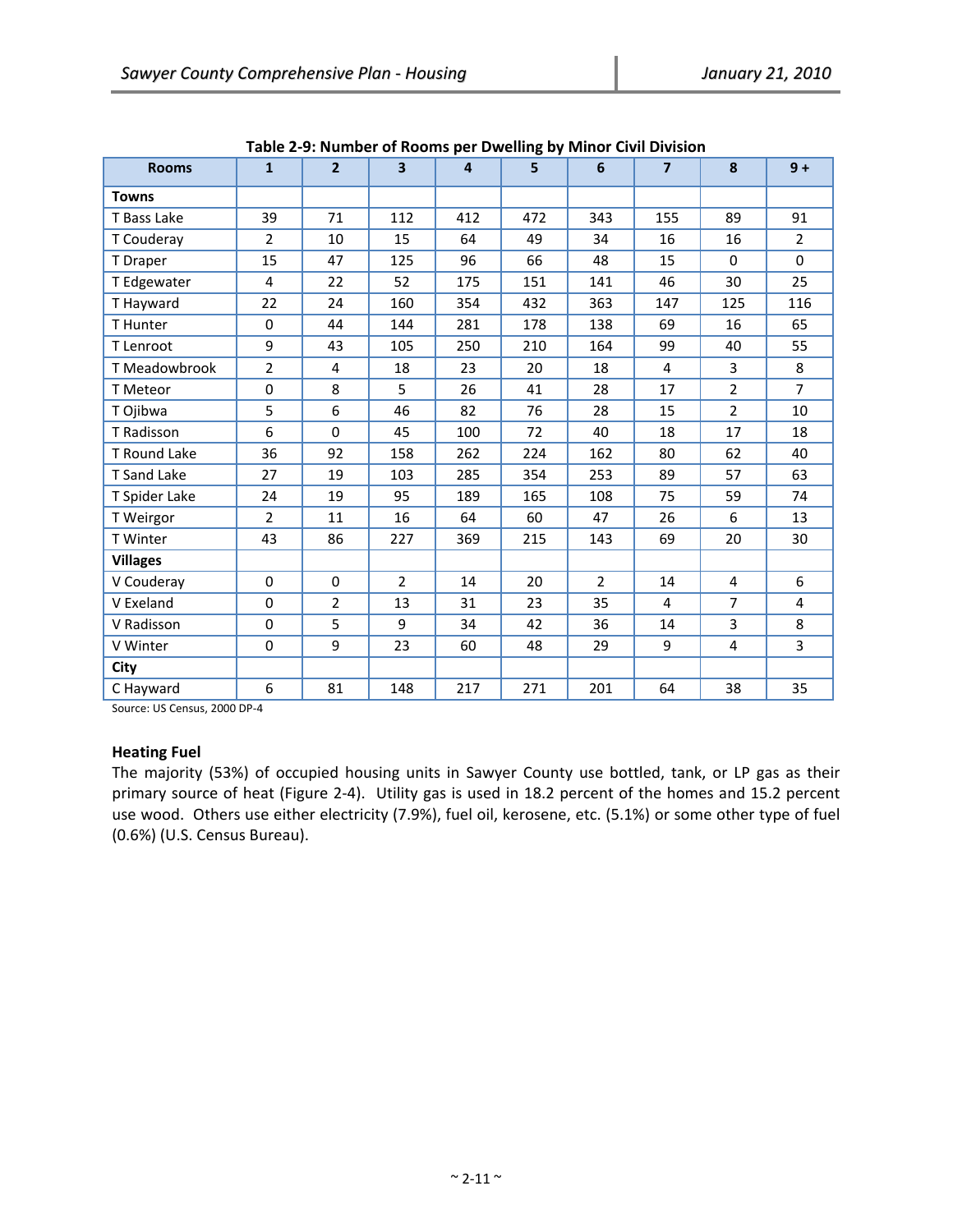

**Figure 2‐4: Sources of Heat**

## **Plumbing Facilities**

In 1990, only 1.4 percent of our homes in Wisconsin lacked complete plumbing facilities. But, things were much different in 1940, when nearly half lacked complete plumbing. By comparison, the 2000 Census shows 1.2 percent of the housing units in Sawyer County lacking complete plumbing facilities. Complete plumbing facilities are defined as hot and cold piped water, a bathtub or shower and a flush toilet.

| <b>Towns</b>  | <b>Complete</b> | Lacking | <b>Towns</b>         | <b>Complete</b> | Lacking |
|---------------|-----------------|---------|----------------------|-----------------|---------|
| T Bass Lake   | 98.6%           | 1.4%    | T Sand Lake          | 97.6%           | 2.4%    |
| T Couderay    | 97.3%           | 2.7%    | T Spider Lake        | 100.0%          | 0.0%    |
| T Draper      | 95.7%           | 4.3%    | T Weirgor            | 96.7%           | 3.3%    |
| T Edgewater   | 98.4%           | 1.6%    | <b>T</b> Winter      | 97.4%           | 2.6%    |
| T Hayward     | 99.7%           | 0.3%    | <b>Villages</b>      |                 |         |
| T Hunter      | 100.0%          | $0.0\%$ | V Couderay           | 100.0%          | $0.0\%$ |
| T Lenroot     | 99.1%           | 0.9%    | V Exeland            | 98.1%           | 1.9%    |
| T Meadowbrook | 100.0%          | 0.0%    | V Radisson           | 97.5%           | 2.5%    |
| T Meteor      | 100.0%          | 0.0%    | V Winter             | 100.0%          | 0.0%    |
| T Ojibwa      | 100.0%          | $0.0\%$ | City                 |                 |         |
| T Radisson    | 97.4%           | 2.6%    | C Hayward            | 100.0%          | 0.0%    |
| T Round Lake  | 96.9%           | 3.1%    | <b>Sawyer County</b> | 98.8%           | 1.2%    |

Source: US Census, 2000 DP‐4

#### **HOUSING PROGRAMS**

A number of housing programs are available to assist residential home owners in the rehabilitation of existing housing units. Based on household income, owner‐occupied dwellings might receive financial assistance for weatherization at little of no financial contribution to major housing rehabilitation utilizing a loan with deferred payment zero percent interest loans.

#### **Sawyer County Housing Authority**

The Sawyer County Housing Authority administers the county's Section 8 Voucher program and owns and provides rental assistance to low-income families and elderly in Sawyer County. Currently the Housing Authority has housing projects located in Hayward, Radisson, Winter, Exeland, and Stone Lake.